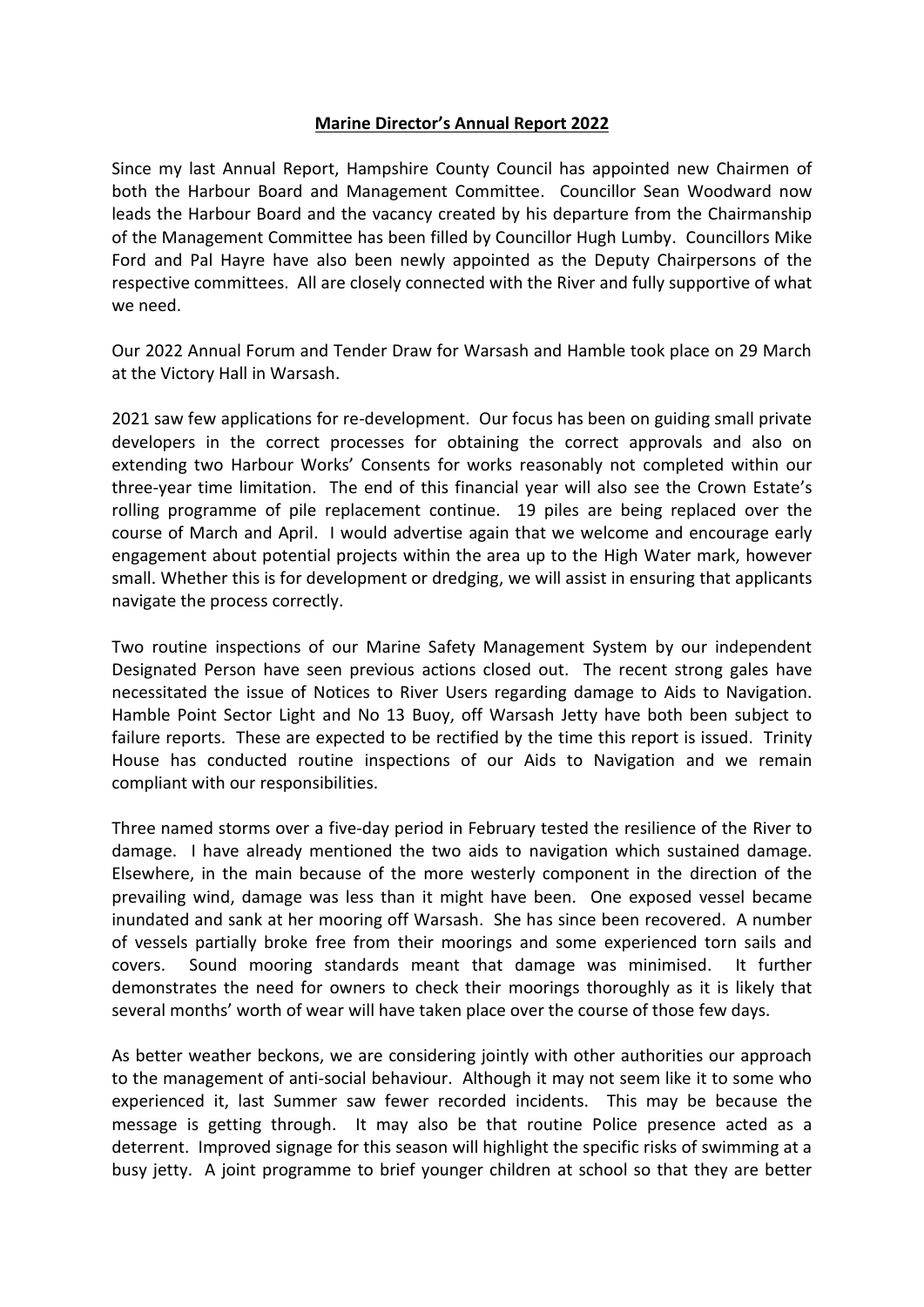informed as they grow older is being explored. What helps the Police is the reporting of incidents either on 101, 999 (for emergencies) or through the online reporting facility. The challenge faced by the Police is that, on occasion, resources are drawn to areas within Eastleigh Borough where there are more calls. By making those reports, we are all helping the Police to determine where to deploy resource to best effect.

In common with other local harbour authorities, we experienced some of the benefits of a busy sailing Summer with a corresponding increase in visitors' income. While by no means a certainty, it is hoped that this will continue. At the same time, we have conducted a review of our asset replacement plan to ensuring that we set aside sufficient capital for future investment. In doing so, we recognise that there is and will probably continue to be market volatility, both in terms of raw materials and manufacturing. That is why I have proposed a new, reasonable policy of a minimum holding in the Replacement Reserve to adapt to events.

Our report on our Forecast Outturn and 2022/23 Forward Budget is available on our website under the minutes of the January Harbour Board.

2021 saw the refurbishment of a major part of our Harbour Wall. The section adjacent to the path was over one hundred years old. We worked with Bournemouth University to create a very different face to the wall. Rather than flat panels, we have put in place formed and ridged faces with vertical inset pools to offer a habitat to marine species. The second phase of this work will see the western harbour wall finished in the same way. We hope to complete this next piece of work to complete the wall refurbishment over next winter. Separately, we continue to work with Portsmouth University and the Blue Marine Foundation to support the Solent Oyster restoration project. The current plan to lay a bed of shells is being finessed to ensure that it can be achieved with sufficient accuracy. The Harbour Authority has also purchased a replacement sewage pump-out facility which is being commissioned on our Warsash hammerhead free of charge by Southern Water at the time of writing. It will be operated by token, obtainable from the Harbour Office. The charging regime has yet to be determined but will offer a discount for harbour dues payers. This important initiative forms part of a wider Environment Agency campaign to offer boat users increased options for the discharge of black water and improve wider Solent water quality.

Our Waiting List remains healthy in most categories. Berths for vessels under 8 metres continue to be available. Anyone wishing a berth must join the Waiting List. Data on mooring trends continues to be passed to the Crown Estate routinely to enable the shaping of the mooring pattern to better suit customers' requirements.

Thankfully, the generally lower levels of petty theft witnessed under COVID restrictions have continued. The Department for Transport has recently changed the Law to grant harbour authorities additional powers to impound yachts associated with Russian designated persons. The Harbour Authority continues to enjoy a close working relationship with UK Border Force to assist in bearing down on those wishing to exploit the vulnerability of recreational harbours such as ours to illegal immigration. Reporting suspicious activity is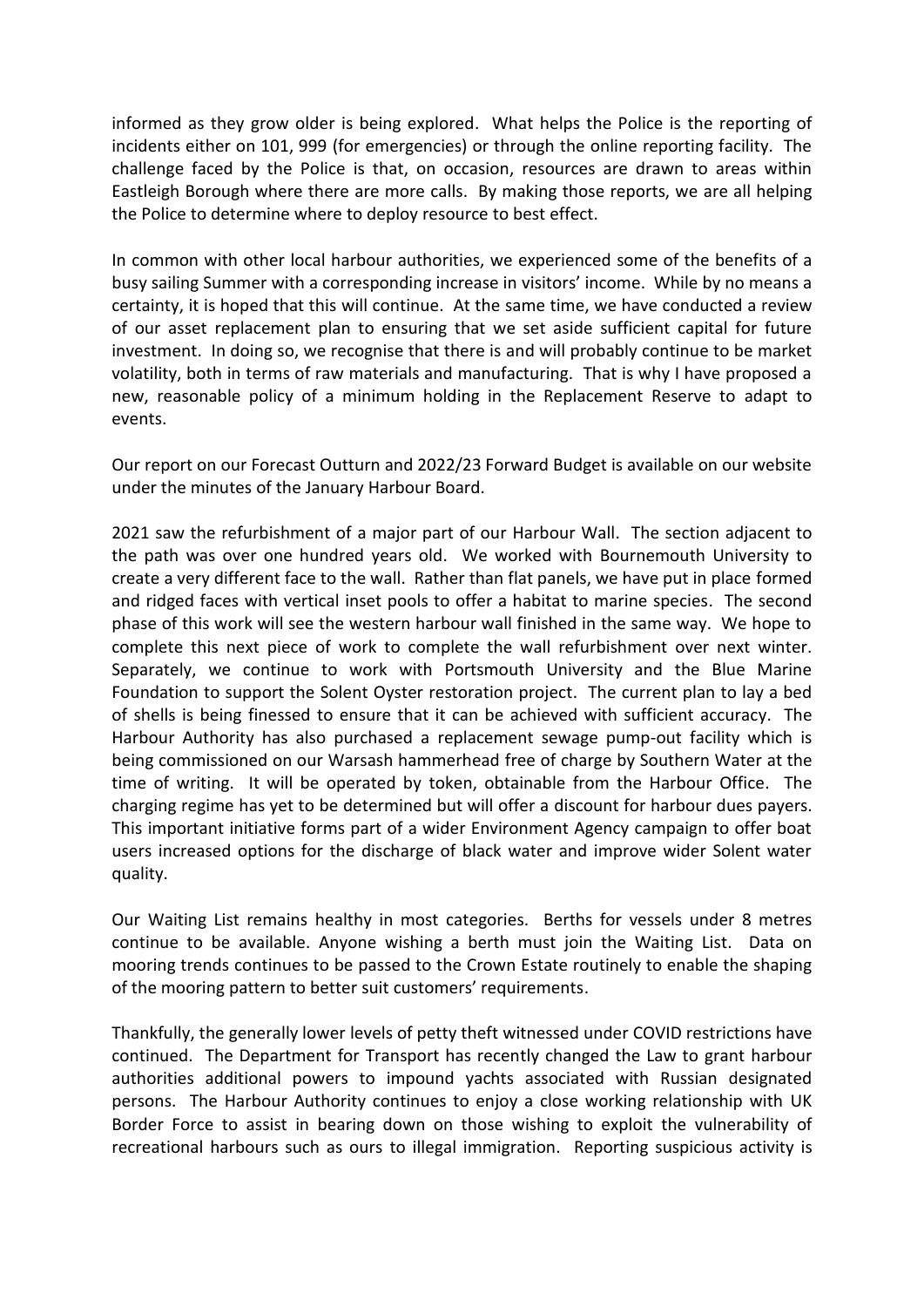important and I would urge those with suspicions to report the matter to either UK Border Force, the Police or us.

As part of our ongoing duty to maintain currency in oil spill protection, this Autumn will see our three yearly practical exercise of our oil spill preparedness and response plan, approved by the Maritime and Coastguard Agency. Our command team has undergone refresher training this year. Our Port Waste Management Plan, reviewed and approved by the Maritime and Coastguard Agency, has undergone a routine inspection and the written report will be published as soon as we have it.

As I reported last year, National Highways (formerly Highways England) was not able to resolve the long-standing drainage problem from the M27 bridge into the River under the Smart Motorway initiative because of funding issues. Following Councillor Lathams' earlier letters, the Chairman of the Harbour Board has written to the Right Honourable Grant Shapps MP, Secretary Of State for Transport to ask for his personal support in the resolution of an issue of more than 20 years' standing. In her reply, Baroness Vere of Norbiton, the Minister responsible for this issue, told the Chairman that our concerns have been raised directly with National Highways. As a result of that exchange, National Highways has informed the Minister that its Designated Funds programme has a scheme for the M27 Bridge planned for feasibility in 2022/23, design in 2023/24 and construction in 2024/25, which will again be subject to securing approval of funding for each stage. National Highways will engage with Hampshire Council during the Designated Fund scheme development and scheme works and information will be provided to all appropriate authorities. That the response indicates that funding is conditional offers hope but also means that little has changed, save that we know when bids will be made and we will once more have to focus on influencing the correct outcome when the time for bidding comes. We will do so.

Continuing on the theme of the environment, our Environment Officer continues to provide the Secretariat function for the Hamble Estuary Partnership. The Harbour Master chairs the Solent Marine Sites (formerly Solent European Marine Sites) group, as well as the Environment Agency's Solent water quality groups. These offer opportunities to develop best practice, as well as share knowledge with partners and offer benefit to our River.

Broad engagement with partners has led to several new environmental developments. First, we have provided practical support and data to Coastal Partners' (the combined Local Authority team of Fareham, Havant, Portsmouth and Gosport councils) coastal management study for Hook Lake. The study seeks to better understand the site and explore potential for the creation of new intertidal habitats, as well as for wider recreational opportunities. The two-year study will run until March 2023 and will inform potential options. Our Environment Officer is participating in the RYA Blue Marine Foundation's initiative to establish a coalition of local and national experts to work together across the Solent and Sussex to discuss existing restoration projects, build consensus on working together to restore a connected seascape, and assess the opportunities and challenges to integrated restoration in the region.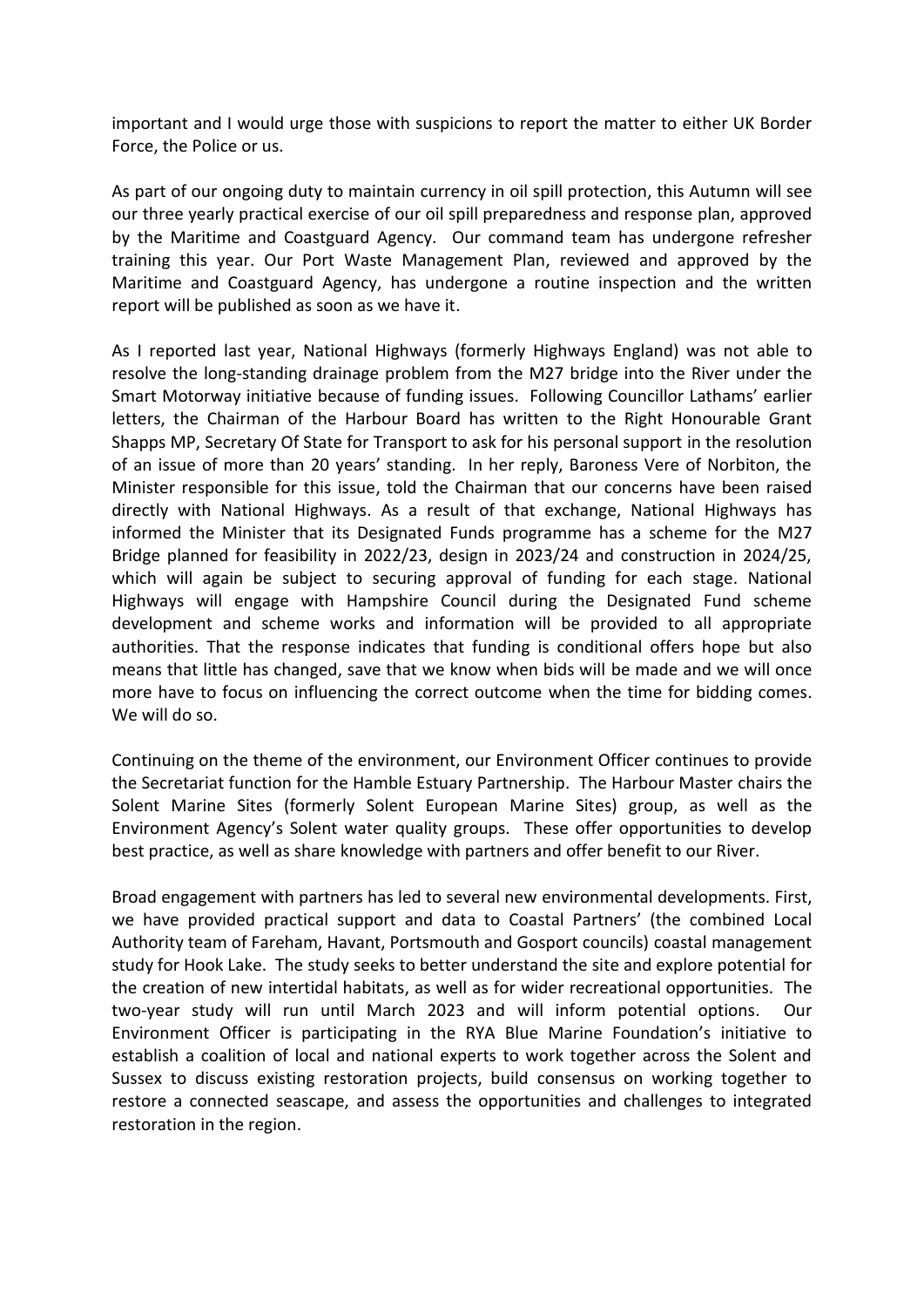While the Harbour Master chairing the Solent Marine Sites Group, the Environment and Development Manager (EDM) sits on the subordinate Natural Environment Group to track actions and receive updates on issues relevant to RHHA. Disturbance to birds and habitats from increased use of paddled craft across the Solent is an ongoing concern, and updates were received on a variety of measure being piloted and implemented to mitigate impacts. Signs are now in place in the Upper Hamble on the National Trust's marshes to discourage disembarkation onto sensitive habitats. The EDM also attended the Solent Forum members' meeting in March to receive updates on ongoing work to help address high nutrient levels on the Solent, and a presentation on the role of the consent process in informing marina design.

On the subject of water quality, the Harbour Authority has collated reports received over last Summer of excess algae causing concern locally regarding negative impacts on habitats, on restoration projects and on commercial fishing. These have been sent to the Environment Agency, Natural England, Southern Inshore Fisheries & Conservation Authority and the Solent Forum to assist with the evidence base in the work to address nitrate levels. RHHA is also supporting Portsmouth University in its work on the Rapid reduction of Nutrients in Transitional waters (RaNTrans) Project (via 8c below). The wider project will also develop algal mat removal and nutrient reduction techniques specifically for intertidal mudflats elsewhere in the Solent.

The River been used in several innovative projects led by three universities researching the practical delivery of environmental improvements in the South's estuaries. Projects now deployed and underway (in addition to the Solent Oyster Restoration work) include:

- a. Vertipools on the harbour office sea wall;
- b. Subtidal tiles comparing bio-receptivity of three different concrete mixes;
- c. Intertidal 'ortacs' researching the ability of oysters to take up nutrients from the water column;
- d. Biodegradable grids made from potato starch being used to trap sediment, reduce erosive flows and promote saltmarsh growth;
- e. Biodegradable grids as a potential substrate for oyster settlement;
- f. Coir rolls as a means of protecting saltmarsh edges from erosion and to encourage growth.

The RHHA Harbour Office has been selected by Hampshire & Isle of Wight Wildlife Trust (HIOWWT) as one of several prominent locations across the Solent to host a small mural to raise the profile of local native biodiversity. Murals have already been competed at Langstone Harbour Office, Hythe Pier and Newport Library. The Warsash mural has been delayed to Spring 2022 due to artist availability. The species currently in the lead on the public vote is, rather appropriately, the lobster.

Lastly, I would like to advertise that the revised 2022 edition of the River Hamble Handbook, part-funded by the Harbour Authority, is now available from the Harbour Office and Marinas and Boatyards.